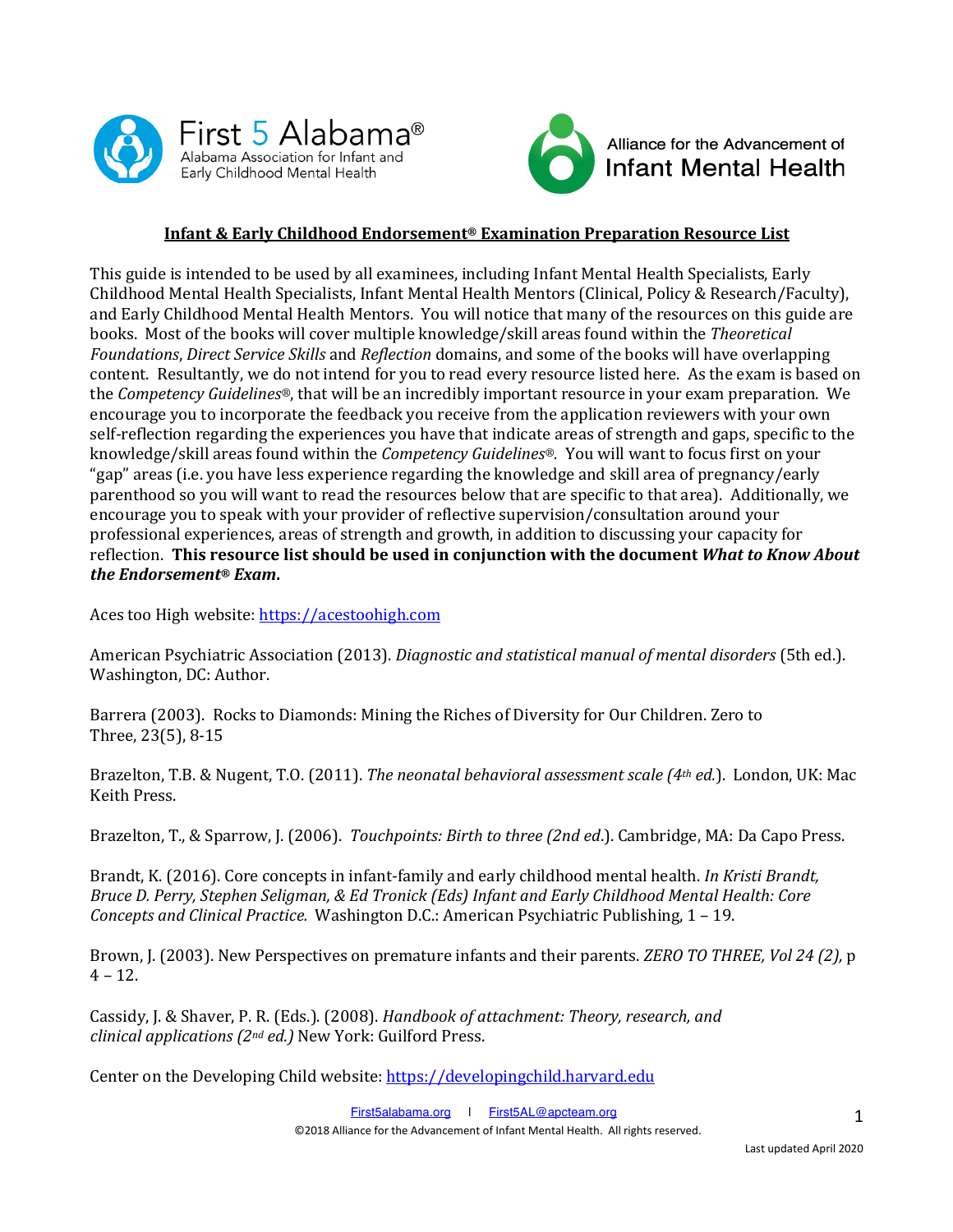Davies, D. (2011). *Child development: A practitioner's guide (3<sup>rd</sup> ed.)*. New York: The Guildford Press.

Irving Harris Foundation. (2012). *Diversity-informed infant mental health tenets.* Retrieved from www.imhdivtenets.org.

Karen, R. (1994). *Becoming attached: Unfolding the mystery of the infant-mother bond and the impact on later life.* New York: Warner Books.

Lieberman, A. (2017). *The emotional life of the toddler*. New York: Simon & Schuster.

Luby, J.L. (Ed.) (2017). *Handbook of Preschool Mental Health (2nd ed.)*. New York. The Guilford Press.  $[ECMH-E<sup>®</sup> examination resource only]$ 

Mahler, M., Pine, F. and Bergman, A. (1975). *The psychological birth of the human infant*. New York: Basic Books.

Michigan Association for Infant Mental Health. (rev. 2017). *Competency guidelines for endorsement for culturally sensitive, relationship-focused practice promoting infant and early childhood mental health.* Southgate, MI: Author.

Michigan Association for Infant Mental Health (2010). *Promoting positive relationships between parents* and young children when there are two homes. Southgate, MI: Author.

Nugent, J. K., Keefer, C. H., Minear, S., Johnson, L. C. and Blanchard, Y. (2007). *Understanding newborn behavior and early relationships.* Brookes Publishing Co, Baltimore, MD.

Pawl, J. (1995). The therapeutic relationship as human connectedness: Being held in another person's mind. Bulletin for ZERO TO THREE, 15, pp. 3-5.

Shirilla, J., & Weatherston, D. (Eds.) (2002). *Case studies in infant mental health: Risk, resiliency, and relationships.* Washington, D.C.: ZERO TO THREE.

Slade, A. (2005). Parental reflective functioning: An introduction. *Attachment & Human Development, 7,* 269-281.

ZERO TO THREE. (2016). *DC:0-5TM: Diagnostic classification of mental health and developmental* disorders of infancy and early childhood. Washington, DC: Author.

Zeanah, C. H. (Ed.) (2018). *Handbook of infant mental health (4<sup>th</sup> ed.)*. New York: The Guilford Press.

# Direct Service

Dozier, M., Lindheim, O. & Ackerman, J.P. (2005). Attachment and biobehavioral catch-up: An intervention targeting empirically identified needs of foster infants. In LJ Berlin, Y. Ziv, L, Amaya-Jackson & MT Greenberg (Eds.). *Enhancing Early Attachments: Theory, Research, Intervention, and Policy* (p. 178- 194). NY: The Guilford Press.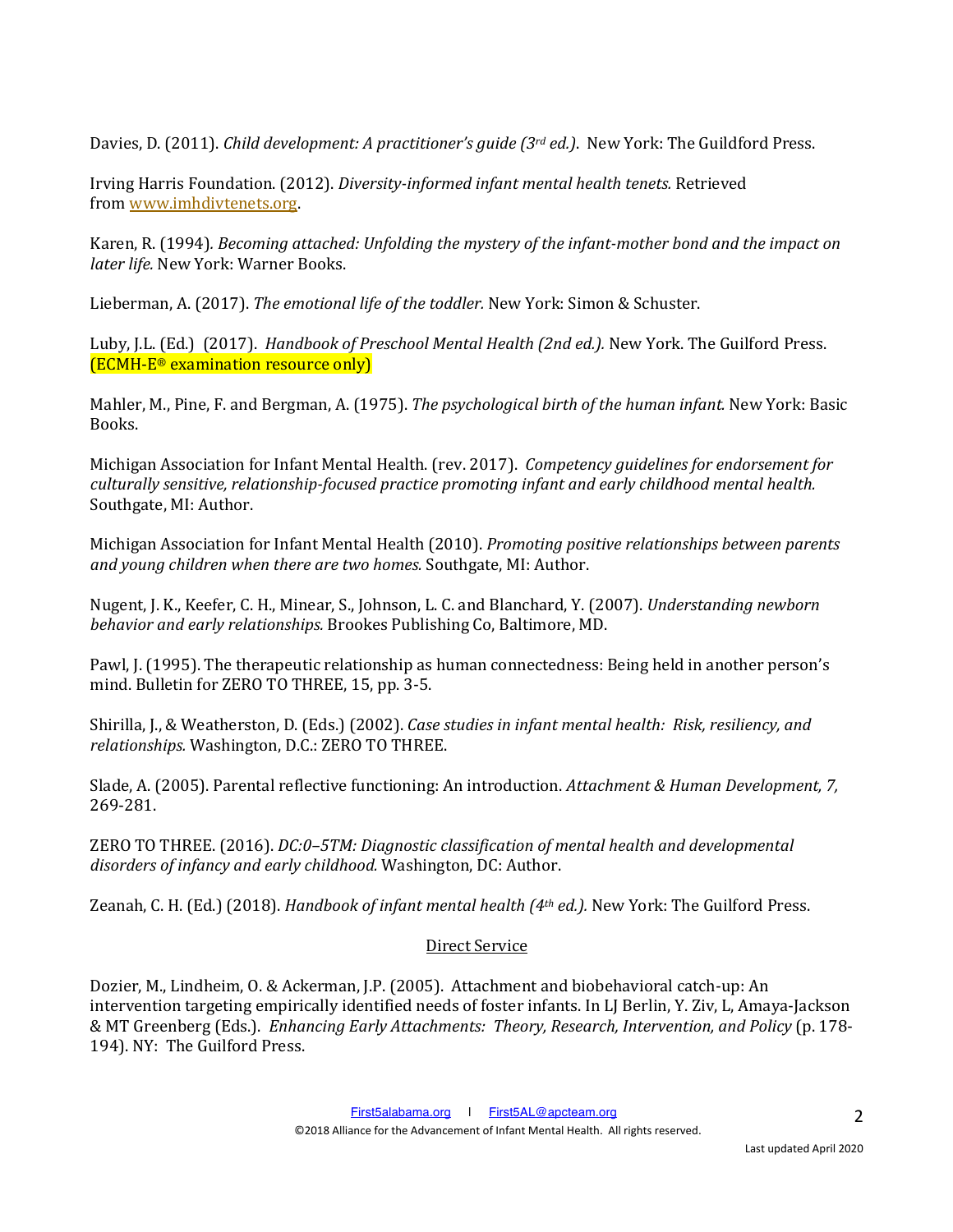Fraiberg, S., & Adelson, E., & Shapiro, V. (1975). Ghosts in the nursery: A psychoanalytic approach to the problems of impaired infant-mother relationships. *Journal of American Academy of Child Psychiatry, 13,* 387-421 [Reprinted in L Fraiberg (Ed.) Selected Writings of Selma Fraiberg (pp. 100-136). Columbus, OH: Ohio State University Press, 1987].

Lieberman, A.F. & Van Horn, P. (2008). *Psychotherapy with infants and young children: Repairing the effects of stress and trauma on early attachment.* New York: The Guilford Press.

Lieberman, A.F., Padron, E., Van Horn, P., & Harris, W. (2005). Angels in the Nursery: The intergenerational transmission of benevolent parental influences. *Infant Mental Health Journal, 26(6)*, 504-520.

Lieberman, A. & Ghosh Ippen, C. (2015). *Don't Hit My Mommy: A manual for child-parent psychotherapy with young children exposed to violence and other trauma (2<sup>nd</sup> ed.).* Washington, D.C.: ZERO TO THREE.

Squires, J., Bricker, D.D., & Twombly, E. (2009). Ages & stages questionnaires: A parent-complete child monitoring system (3<sup>rd</sup> ed.). Baltimore, MD: Paul H. Brookes. Retrieved from https://agesandstages.com

Weatherston, D. (2007) A home based infant mental health intervention: The centrality of relationship in reflective supervision. *ZERO TO THREE, 28(2), 23-28.* 

Weatherston, D., & Tableman, B. (2015). *Infant mental health home visiting: Supporting competencies/ Reducing Risks (3rd ed.).* Southgate, MI: Michigan Association for Infant Mental Health.

# Reflection

Alliance for the Advancement of Infant Mental Health (2018). Best Practice Guidelines for Reflective Supervision Consultation. Retrieved from: https://www.allianceaimh.org/reflectivesupervisionconsultation/

Heller, S. & Gilkerson, L. (Eds.) (2009). *A practical guide to reflective supervision*. Washington, D.C.: ZERO TO THREE.

Heffron, M. & Murch, T. (2011). *Reflective supervision and leadership in infant and early childhood programs.* Washington, D.C.: ZERO TO THREE.

*Infant Mental Health Journal* (Nov-Dec 2009). Working within the context of relationships: Multidisciplinary, relational, & reflective practice, training, & supervision. Vol. 30, No. 6.

*Infant Mental Health Journal* (Nov-Dec 2016). Advances in reflective supervision and consultation: Pushing boundaries and integrating new ideas into training and practice. Vol 37, No. 6.

Michigan Association for Infant Mental Health (2012). Reflective supervision for infant mental health practitioners. Training DVD available at: http://mi-aimh.org/store/reflectivesupervision/. Southgate, MI: Author.

Michigan Association for Infant Mental Health (2015). Reflective supervision for to infant-family professionals in a variety of practice settings. Training DVD available at: http://mi-aimh.org/store/reflective-supervision-ii-video-training-series/. Southgate, MI: Author.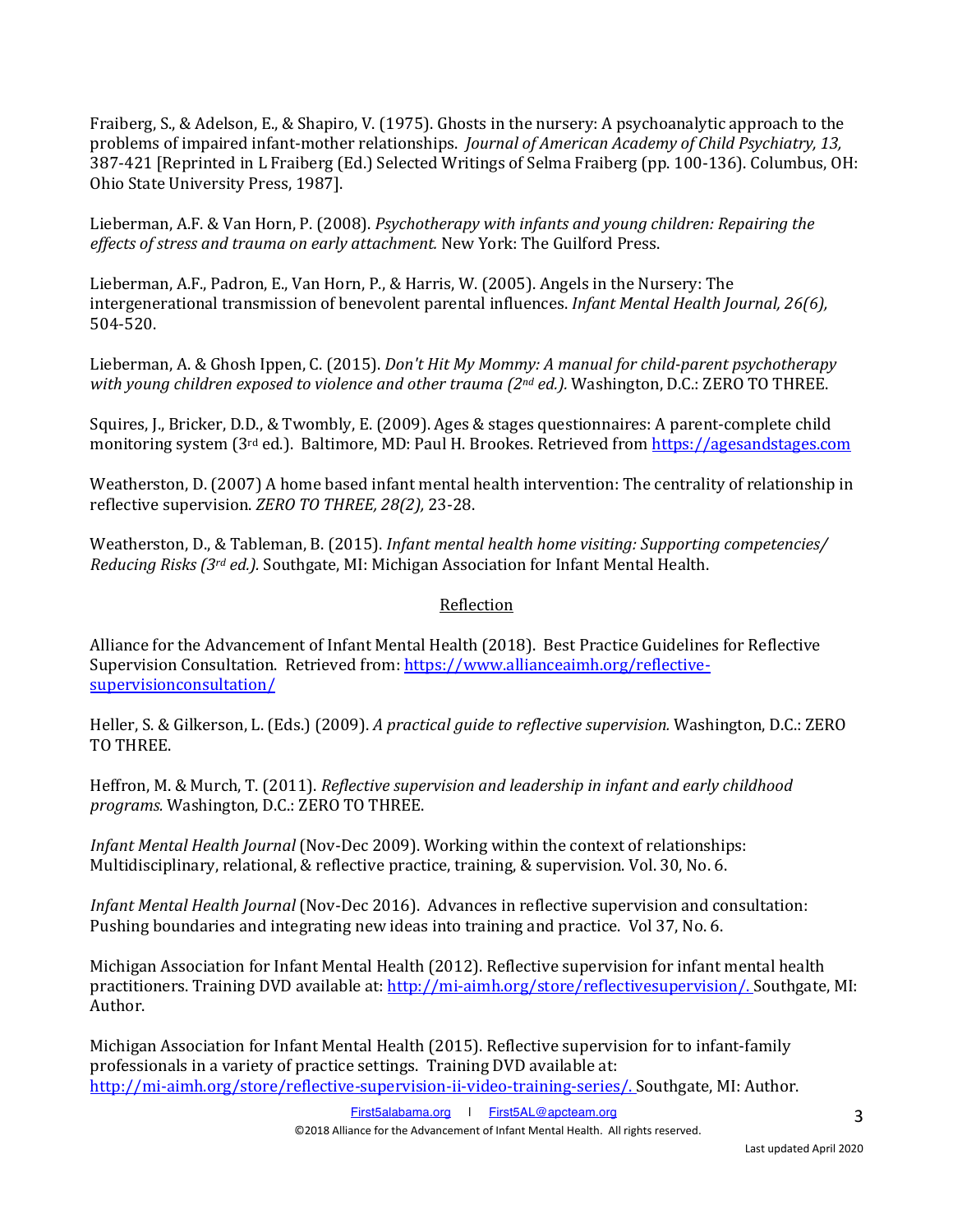Pawl, J. & St. John, M. (1998). *How you are is as important as what you do. In Making a positive difference for infants, toddlers and their families.* Washington, D.C: ZERO TO THREE.

*ZERO TO THREE* (November 2016). Measuring and building reflective capacity. Vol. 37, No. 2.

## **Infant Mental Health Mentor – Policy**

Center for Mental Health Services, Substance Abuse and Mental Health Services Administration and Services, U.S. Dept. of Health and Human Services. (2000). Early childhood mental health consultation [Monograph]. Washington, D.C.: National Technical

Georgetown University Center for Child and Human Development. National Technical Assistance Center for Child and Human Development Resources https://gucchdtacenter.georgetown.edu/resources/index.html

Harvard University. Developing Child Reports and Working Papers (https://developingchild.harvard.edu/resources/three-early-childhood-development-principlesimprove-child-family-outcomes/

Michigan Association for Infant Mental Health (2005). *Guidelines for comprehensive assessment of infants* and their parents in the child welfare system. Southgate, MI: author.

Tableman, B., & Paradis, N. (2008). *Courts, child welfare and infant mental health: Improving outcomes for abused/neglected infants and toddlers.* Southgate, MI: Michigan Association for Infant Mental Health.

ZERO TO THREE Policy and Advocacy website: https://www.zerotothree.org/policy-and-advocacy